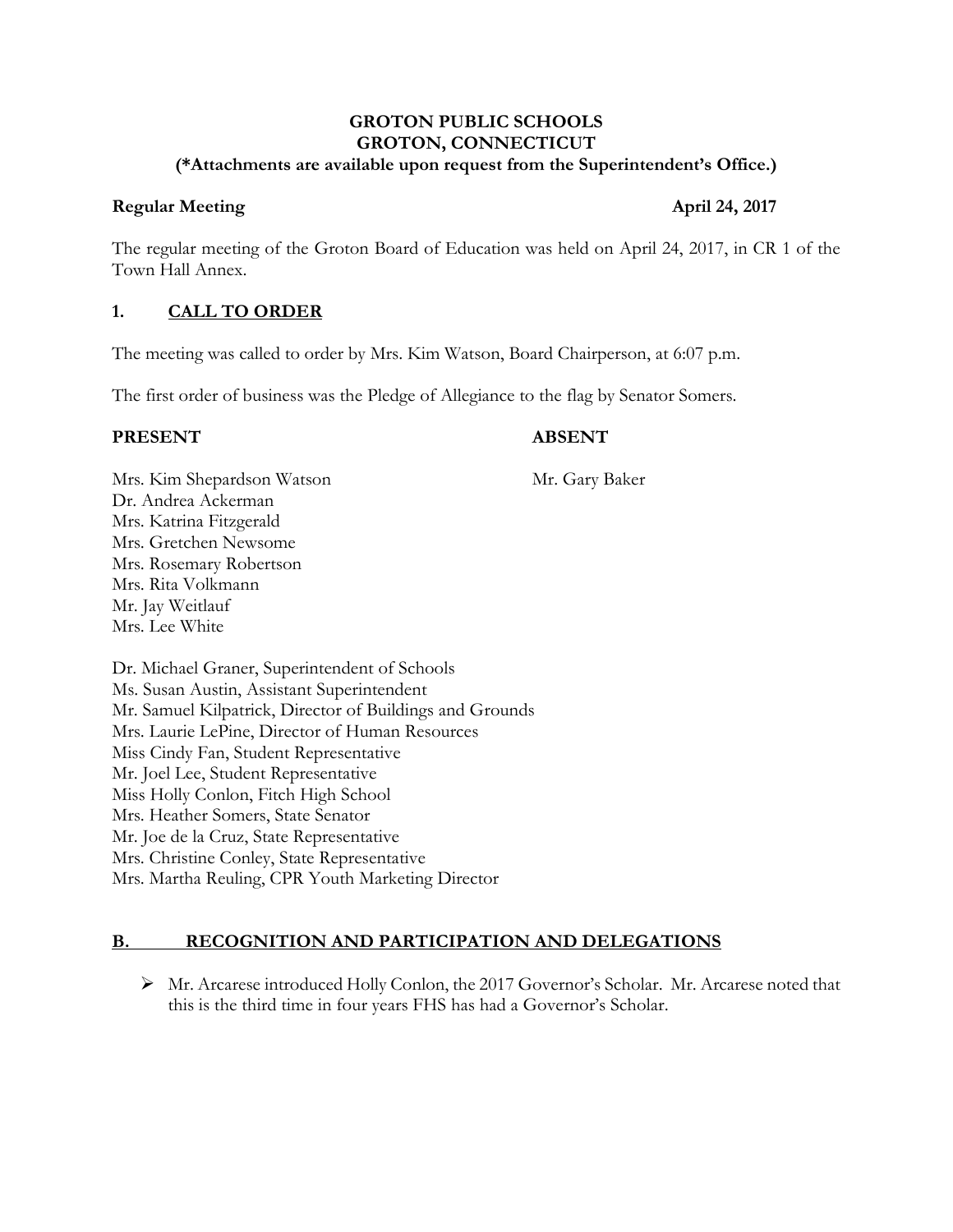#### **B. RECOGNITION AND PARTICIPATION AND DELEGATIONS – cont.**

 Representative de la Cruz, Senator Somers, and Representative Conley presented citations to SBB and NEA Schools for being selected by the State Department of Education as Schools of Distinction. This distinction is based on how students did on the SBAC test in the 2015- 2016 school year.

Dr. Graner asked the legislators to give the Board an update on the budget. Senator Somers stated that the Appropriation Committee will be coming out with a budget later this week and that Groton should fair very well.

 $\triangleright$  Mrs. Martha Reuling, CPR Youth Marketing Director for the American Heart Association, presented the Groton Public Schools a CPR Kit. Mrs. Reuling noted that 5 CPR Kits were presented to districts and Groton had been selected as one of them.

## **C. COMMENTS FROM CITIZENS**

- 1. Mrs. Beth Horler, GEA President, made comments regarding the difficult job the Board is faced with regarding the closing of a school and non-renewal of non-tenured teachers. **[ATTACHMENT #1]**
- 2. Mrs. Beth Reinhold, 110 Doppler Lane, shared comments in opposition to the closing of PV school. **[ATTACHMENT #2]**
- 3. Mr. Peter Bass, Principal of Cutler Middle School, shared comments regarding the future of the middle schools in Groton. **[ATTACHMENT #3]**
- 4. Ms. Linda Cady, Teacher at Cutler Middle School, shared comments regarding the future of the middle schools in Groton **[ATTACHMENT #4]**
- 5. Mrs. Jessica Panucci, Teacher at Cutler Middle Schools, shared comments regarding the budget cuts and the future of the middle schools in Groton. **[ATTACHMENT #5]**

## **II. RESPONSE TO COMMENTS FROM CITIZENS**

1. Mr. Weitlauf responded to the comments made by Mrs. Horler.

## **III. STUDENT REPRESENTATIVE REPORT**

The Student Representatives reported:

- An Empty Bowl Project was held to raise money and awareness to help fight hunger. It was noted that great reviews were received from all those that attended.
- The Fitch Robotics Team has had an amazing season thus far. This week they will be at the World Championship in St. Louis, Missouri.
- The Drama/Fitch Falcon Theatre You're In Town Performance will be held on April 28, 2017 and April 29, 2017, at 7:00 p.m. and Sunday, April 30, 2017, at 1:00 p.m.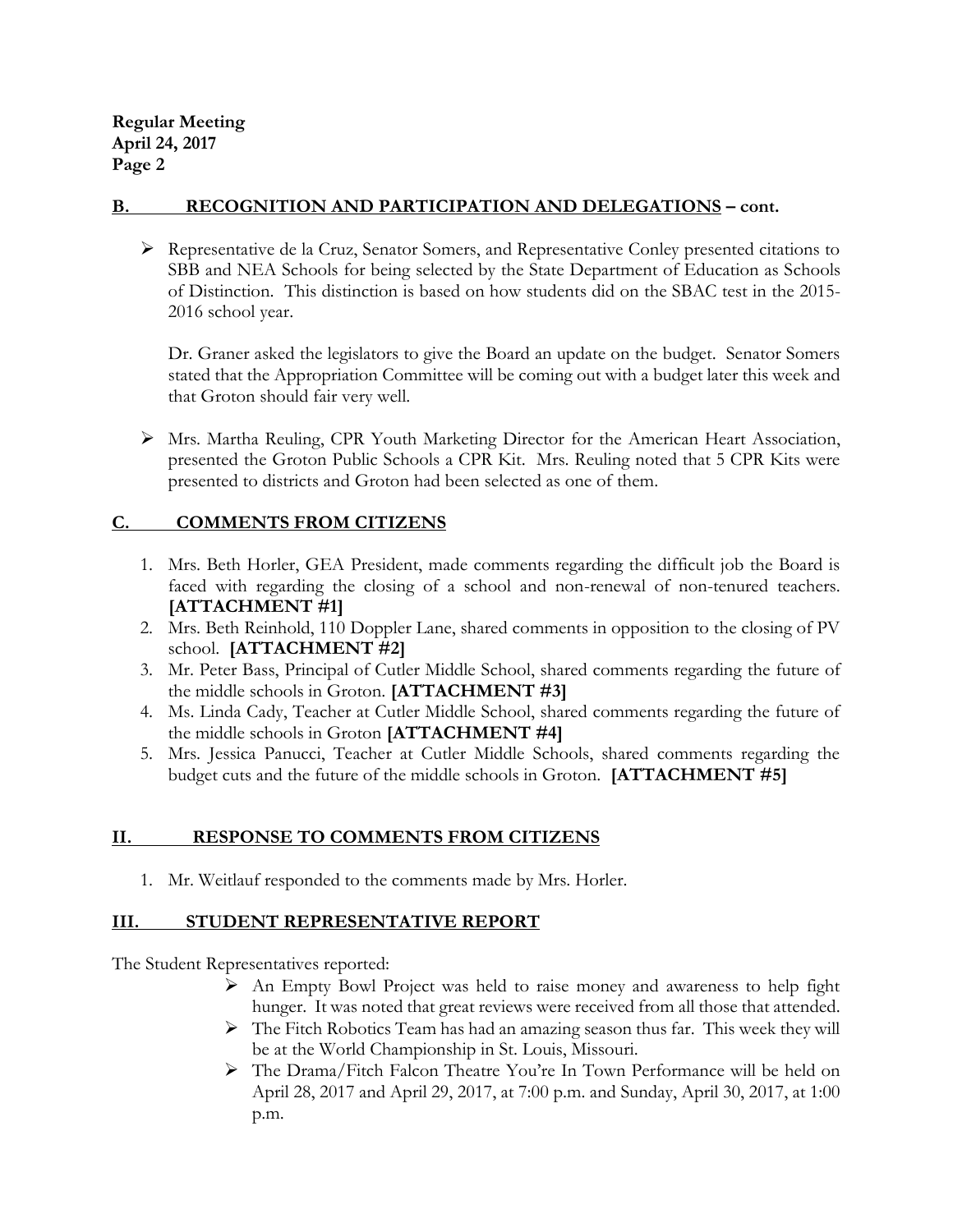**Regular Meeting March 27, 2017 Page 3**

#### **III. STUDENT REPRESENTATIVE REPORT – cont.**

- $\triangleright$  AP and IB testing will be held on May 1<sup>st</sup> and May 12<sup>th</sup>, 2017
- Mrs. Sullivan's Washington, DC field trip will be leaving on Friday, May 12 and returning on Sunday, May 14, 2017. Their agenda includes touring the Smithsonian African-American History Museum and the National Holocaust Museum.
- $\triangleright$  The Junior Prom will be held Saturday, May 13, 2017, 7:00 p.m. to 10:30 p.m., in the Fitch High School Flag Hallway.
- $\triangleright$  Senior Events:
	- o Honor Cord Assembly Thursday, May 18, 2017, at 6:30 p.m.
	- o Senior Awards and Scholarships Tuesday, May 23, 2017, at 6:30 p.m.
	- o Holiday Hill/Senior Field Day Thursday, May 25, 2017, from 7:45 a.m. to 4:30 p.m.
	- o Senior Skip Day Friday, May 26, 2017
	- o Senior Prom Saturday, June 3, 2017, from 6:30 p.m. to 11:00 p.m., at the Mystic Marriott
	- o Senior and Faculty Breakfast and Graduation Rehearsal #1 Wednesday, June 14, 2017, from 7:30 a.m. to 11: 00 a.m.
	- o Graduation Rehearsal #2 Friday, June 15, 2017, from 8:30 a.m. to 11:00 a.m.
	- o Graduation Friday, June 16, 2017, at 6:00 p.m.
	- o After-Graduation Drug and Alcohol-Free Party Friday, June 16, 2017 after graduation

## **IV. SUPERINTENDENT AND ADMINISTRATION REPORTS**

Dr. Graner gave an update on the FY 18 budget. He noted the following dates: April 3, 2017 Town Council voted to reduce the budget by 5.2 million April 19, 2017 Town Council revisited their vote on the budget April 21, 2017 Town Council compromised to restore \$1.9 million and added \$255,000 million to the budget; this brings the cut to a sum total of \$3.0 million from the Board's budget

Dr. Graner presented an amended list of cuts from the Board's budget. **[ATTACHMENT #6]**

## **A. REPORTS AND INFORMATION FROM THE STAFF**

#### **1. Assistant Superintendent Report [ATTACHMENTS #7]**

Ms. Austin shared an article on the efforts of Rebecca Beyus, Communication Coordinator, on the Groton Public Schools.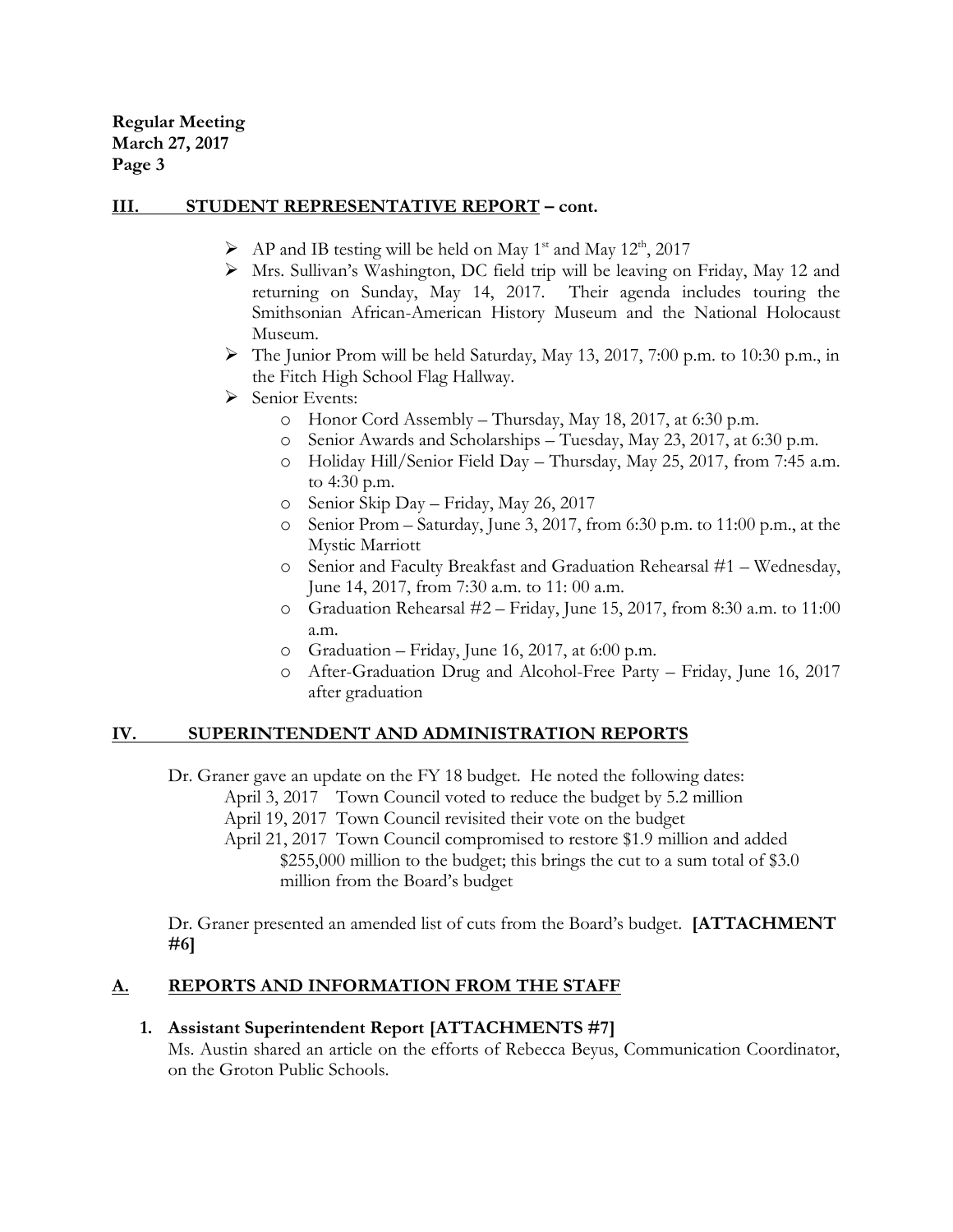#### **A. REPORTS AND INFORMATION FROM THE STAFF – cont.**

#### **2. Business Office Report [ATTACHMENT #8]**

Dr. Graner gave an overview of the FY 17 budget summary dated April 19, 2017; the unexpended balance as of that date is \$315,161. Dr. Graner asked Mrs. LePine to give an update on Health Insurance Report.

Mrs. LePine noted that the trend was normal for the month of March. As soon as the latest report is received, it will be shared with the Board.

#### **3. Director of Human Resources**

Mrs. LePine reported that she has spent time identifying the responsibilities of the Business Office Staff; the pairing of staff on particular projects would be utilized when necessary; and she noted that the Business Office staff is well versed in their specific responsibilities.

Mrs. LePine also reported that she has attended two job fairs – March 23, 2017, Fleet and Family; April 24, 2017, The Day at the Marriott.

#### **4. Director of Buildings and Grounds Report**

Mr. Kilpatrick reported:

- The close out of the CB and CC asbestos projects and that the check has been received by the Town.
- That he has renegotiated the landscaping contract and noted a \$23,000 savings/year for the next 3 years.
- The water heater at FHS has been installed this last week.
- The stage floor at FHS has been polyethylene with 5 coats of varnish this past Saturday and Sunday. He stated that the set was back up for the play in a timely fashion.

#### **IV. COMMITTEE REPORTS**

- 1. Finance/Facilities Committee: There was no report.
- 2. Policy Committee: Mrs. White stated that the Policy Committee continues to meet every month.
- 3. Curriculum Committee: There was no report.
- 4. Negotiations Committee: Mrs. Watson noted that the Negotiations Committee is negotiating with the Custodians/Technicians/Maintenance bargaining union.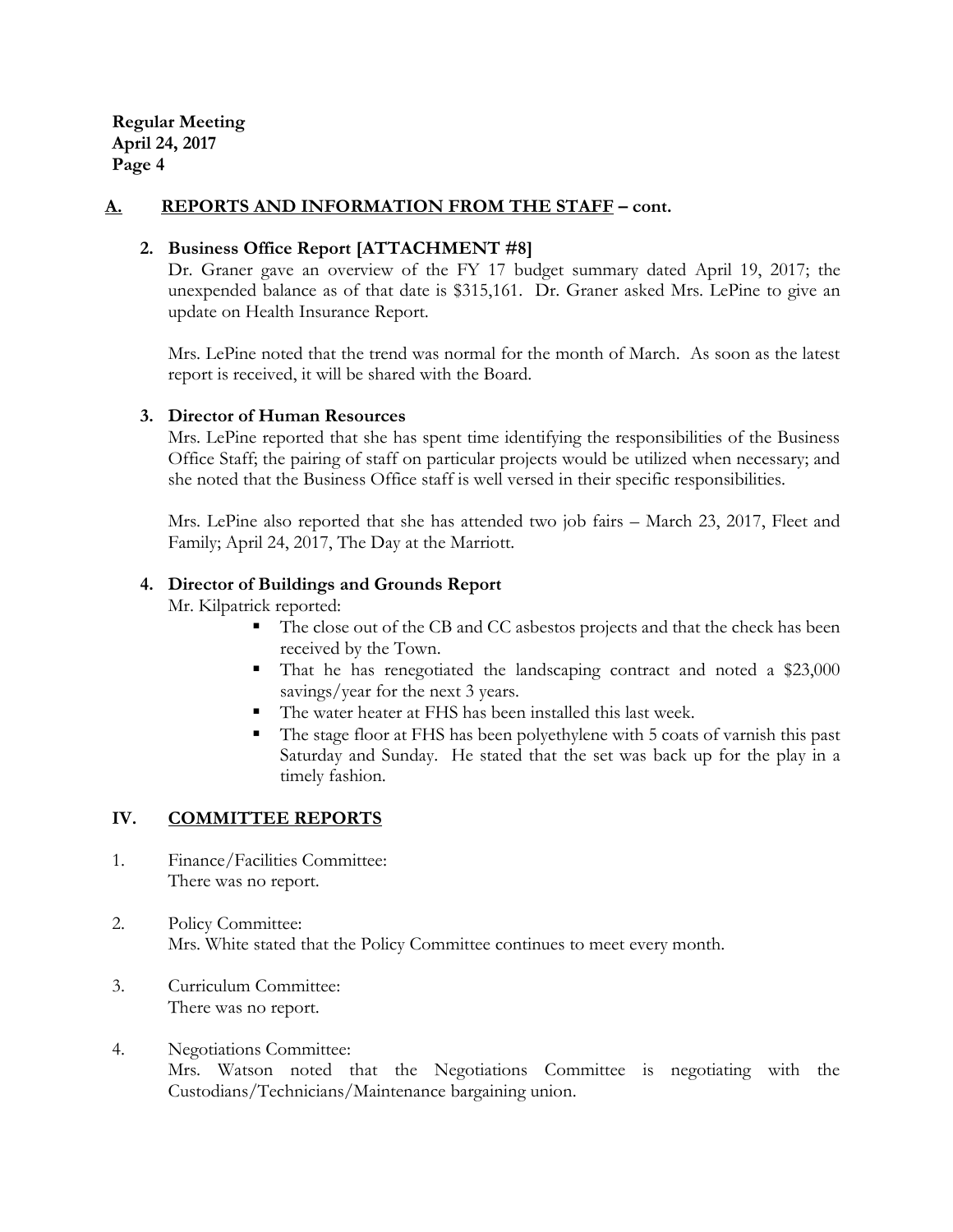#### **IV. COMMITTEE REPORTS - cont.**

#### 5. LEARN:

Mrs. Volkmann noted that Commissioner of Education Wentzell and Deputy Commissioner of Education Cohn presented on the Connecticut Next Generation Accountability System. Mrs. Volkmann also noted the Friendship School and encouraged parents who are interested to apply. She further noted that the cost is less than \$4,000 a year and that the Federal Government may pick up the cost for those families in need. Mrs. Volkmann also noted her attendance at the disability summit at Mohegan Sun.

- 6. Groton Parent Council: Mrs. White stated that the Groton Parent Councils met last month and discussed the status of the budget. The Groton Parent Council will meet again next week.
- 7. Town & City Councils/RTM/Board Liaison Committee: Mr. Weitlauf noted that the Town & City Councils/RTM/Board Liaison Committee met on April 5, 2017 and discussed the budget, had a 2020 update, an Efficiency Committee update, discussed Magnet Schools, and the MM parking lot.
- 8. GEA/AGSA/BOE Liaison Committee: There was no report.
- 9. Groton Scholarship:

Mrs. Newsome noted that the Groton Scholarship Fund met and noted that the selection of the recipients of the scholarships is complete. Mrs. Newsome stated that the ceremony for the presentation of scholarships will be held on May 23, 2017.

- 10. CABE There was no report.
- 11. Trails Liaison: There was no report.
- 12. Ad Hoc Middle School Program Review: There was no report.

## **V. ACTION ITEMS**

# **A. CONSENT CALENDAR**

## **1. RESOLUTION ACCEPTING BOARD MINUTES**

RESOLVED, that the regular minute of the March 27, 2017 and Special meeting on March 29, 2017, are hereby accepted and approved.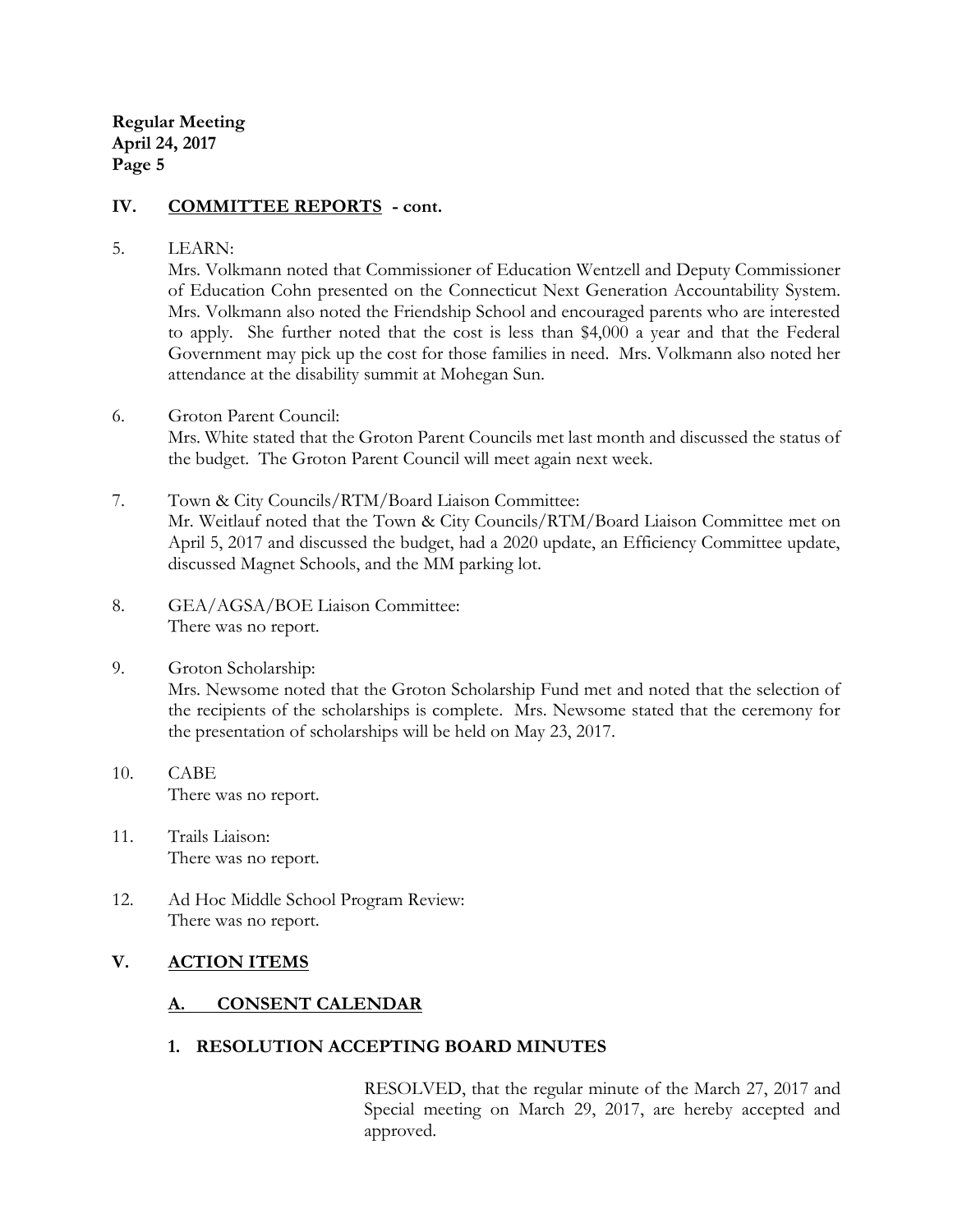#### **A. CONSENT CALENDAR – cont.**

#### **2. RESOLUTION ACCEPTING GIFTS**

RESOLVED, that the Board hereby accepts gifts to the Groton Public Schools as follows:

- YouCause, LLC Trustee for Pfizer Foundation (Peter Fairbank) has made a donation of \$70.53 to the Fitch High School Fencing Team.
- Home Salon and Spa has made a donation of \$720.00 to the Groton Public Schools Summer Meal Program.

**MOTION:** Ackerman, Lee: To approve the Consent Calendar.

#### **PASSED - UNANIMOUSLY**

#### **B. OLD BUSINESS**

1. Discussion and possible action regarding approval as a first reading policy P 5131.6 Alcohol, Drugs and Tobacco Products. **[ATTACHMENT #9]**

#### **MOTION:** White, Robertson: To approve as a first reading policy P 5131.6 Alcohol, Drugs and Tobacco Products. **PASSED - UNANIMOUSLY**

2. Discussion and possible action regarding approval as a first reading policy P 6172.4(a) Title I Parent Involvement. **[ATTACHMENT #10]**

**MOTION:** Robertson, Fitzgerald: To approve as a first reading policy P 6172.4(a) Title I Parent Involvement. **PASSED - UNANIMOUSLY**

- 3. Discussion and possible action regarding approval as a first reading policy P 6146.1 (a-c) Examination/Grading. **[ATTACHMENT #11]**
	- **MOTION:** Fitzgerald, Volkmann: To approve as a first reading policy P 6146.1 (a-c) Examination/Grading. **PASSED - UNANIMOUSLY**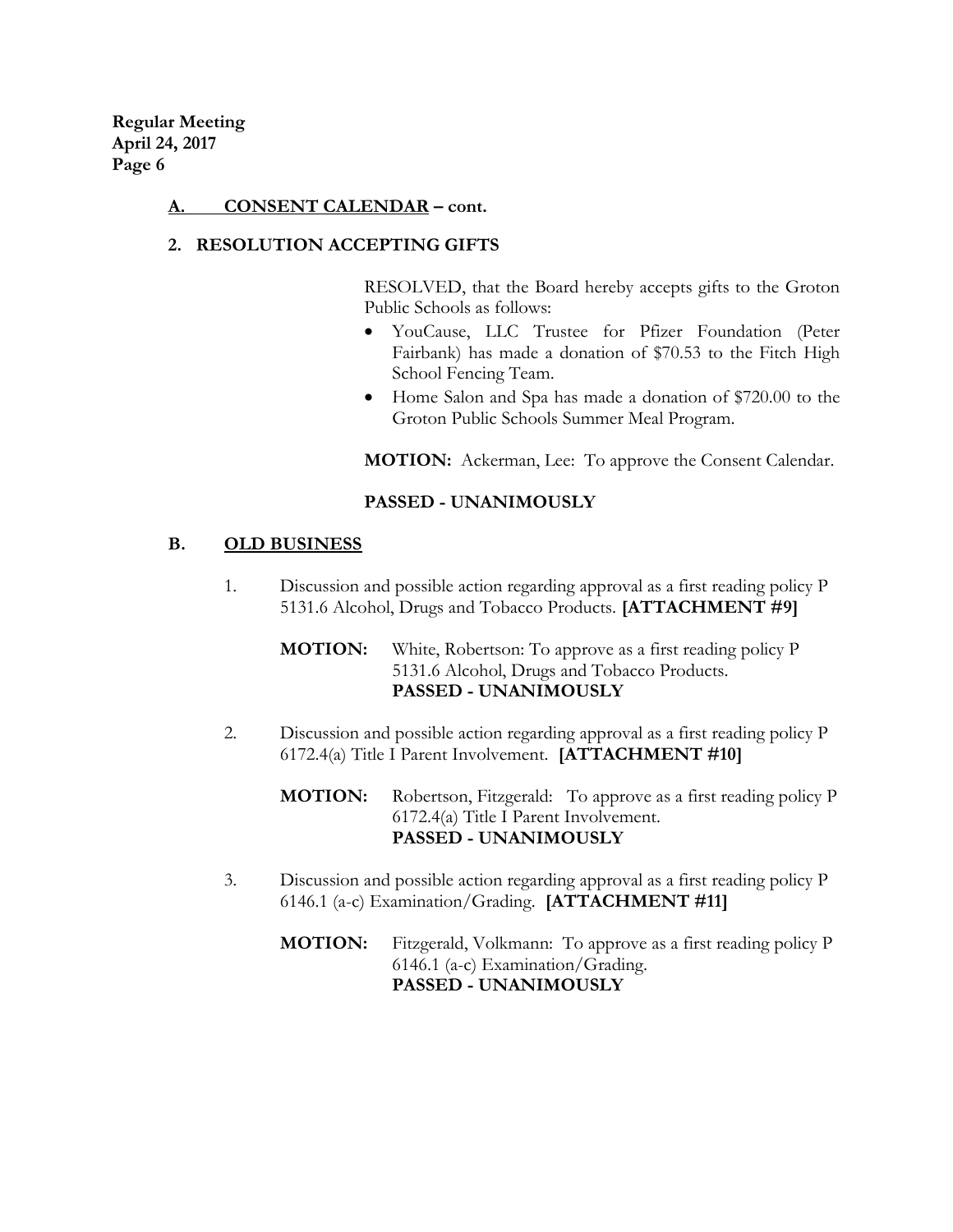#### **C. NEW BUSINESS**

- 1. Discussion and possible action regarding approval of a modification to the 2017-2018 School Calendar of an Early Release Day on October 17, 2017. **[ATTACHMENT #12]**
	- **MOTION:** Newsome, Weitlauf:To approve a modification to the 2017- 2018 School Calendar of an Early Release Day on October 17, 2017. **PASSED – UNANIMOUSLY**
- 2. Discussion and possible action regarding the Futures Education Transportation Study regarding Special Education.

**MOTION:** Weitlauf, Robertson: To approve the Futures Education Transportation Study regarding Special Education. **PASSED - UNANIMOUSLY**

- **3.** Discussion and possible action regarding the closing of Pleasant Valley Elementary School at the end of the 2016-2017 school year. **[ATTACHMENT 13]**
	- **MOTION:** Ackerman, White: To approve the closure of Pleasant Valley Elementary School at the end of the 2016-2017 school year.
	- **AMENDMENT:** Fitzgerald, Volkmann: To close PV as of September 1, 2017.

**VOTE ON AMENDMENT:** YES – Weitlauf, Robertson, White, Watson, Ackerman, Fitzgerald NO – Newsome ABSTAINED – Volkmann

#### **PASSED**

#### **VOTE ON MAIN MOTION AS AMENDED:**

YES – Weitlauf, Robertson, White, Watson, Ackerman, Fitzgerald NO – Newsome, Volkmann

#### **PASSED**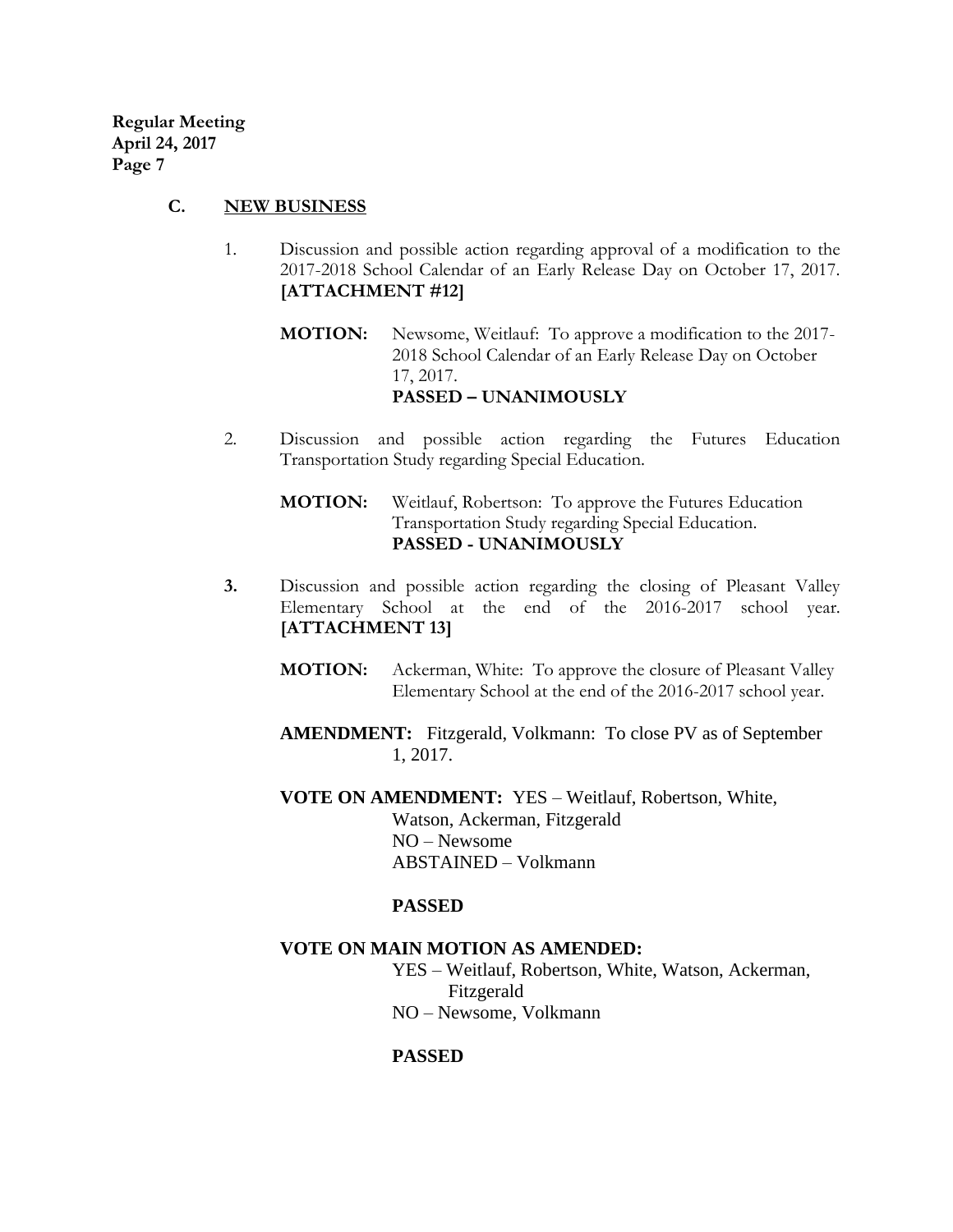#### **C. NEW BUSINESS – cont.**

Mrs. Newsome wanted it noted why she voted against the closing of PV:

- We don't have an exact plan for where the children will attend school next year.
- She believes that the choice is hasty. We have not given the idea enough thought about how closing the school will affect the entire school district, including the PV families.
- Closing the school and returning it to the Town still requires maintenance, etc. The money does not come out of your right pocked (the BOE), the costs associated with the building will come from a different pocket (the Town) in the same pair of pants. The Groton tax payer is still financially responsible for the up keep of the space.
- 4. In his capacity as Superintendent, Dr. Graner recommends that the Board of Education non-renew the teaching contracts of non-tenured teachers who would expect to achieve tenure in the years 2018, 2019, 2020, and 2021.

He made this recommendation for the following reason: - a massive reduction in the FY 18 budget.

He stated that the above identified teachers will be advised prior to this meeting that he intended to make this recommendation, and if the Board takes action, has the right under Connecticut General Statutes §10-151 to request the reasons for the Board's action to non-renew their contracts of employment.

**MOTION:** Watson, White:To approve, pursuant to Connecticut General Statutes §10-151, that the Groton Board of Education non-renew the teaching contracts of non-tenured teachers who would expect to achieve tenure in the years 2018, 2019, 2020, and 2021.

> It is further moved that the Superintendent of Schools be directed to communicate this action of the Board in writing to the above identified teachers, and further, that the Superintendent of Schools be authorized to respond on behalf of the Board of Education to any request which may be forthcoming from the above identified teachers or their representative pursuant to Connecticut General Statutes §10- 151.

## **PASSED – UNANIMOUSLY**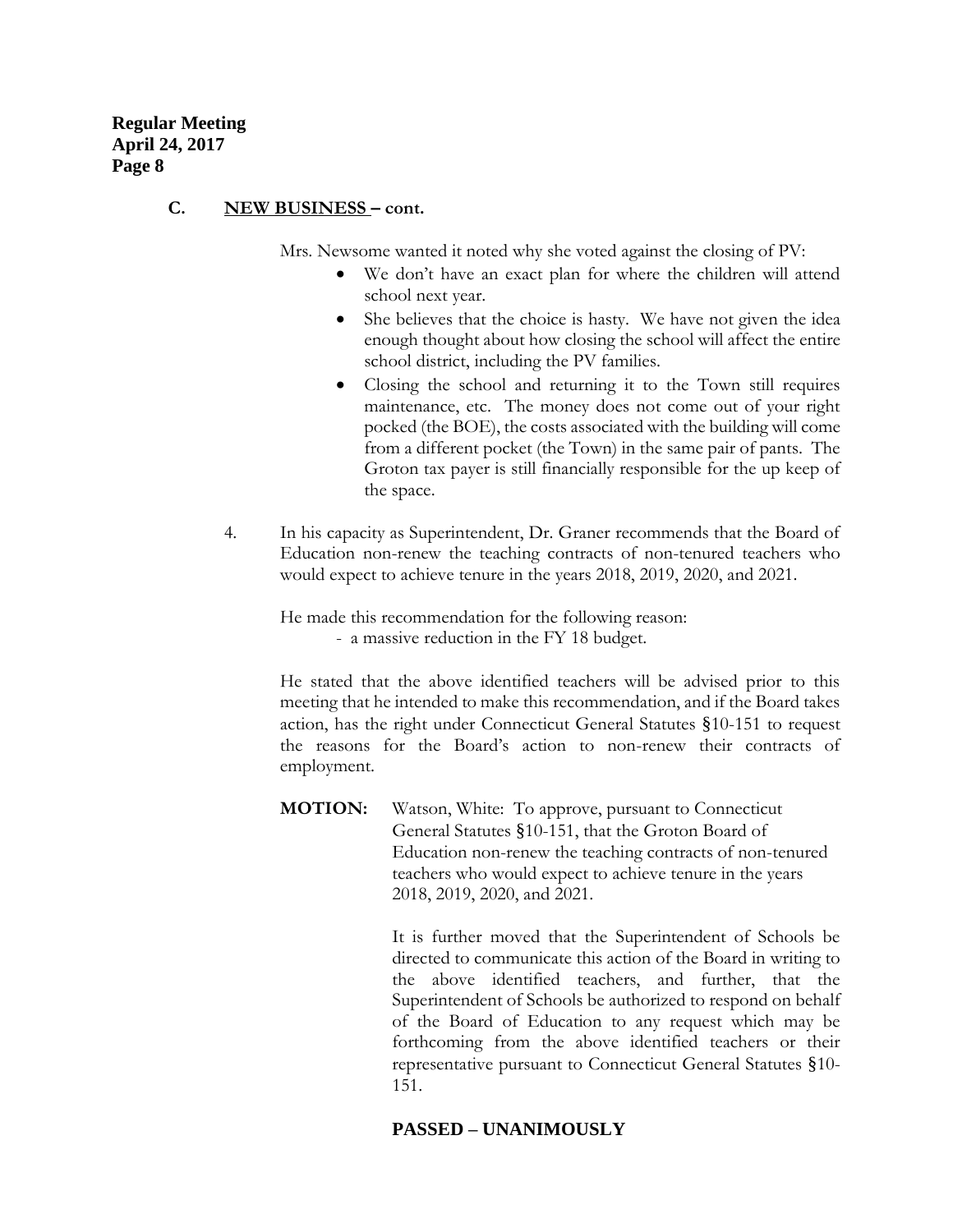#### **C. NEW BUSINESS – cont.**

- 5. Discussion and possible action regarding teacher retirement incentive.
	- **MOTION:** Volkmann, Weitlauf: To approve the teacher retirement incentive.

## **PASSED - UNANIMOUSLY**

## **VI. INFORMATION AND PROPOSALS**

## **A. LETTERS, COMMUNICATIONS, AND COMMENTS**

- 1. Mrs. Fitzgerald noted;
	- a. That she received e-mails regarding the closing of PV School.
	- b. That she attended the Efficiency Task Force meetings.
	- c. That she attended the FHS Student Council meeting regarding the collection of books in memory of Mary Kelly, former Board Member. She also noted that she attended the NEA Book Fair.
- 2. Dr. Ackerman noted that she met Alex White at the Coast Guard Academy and they discussed that Robotics team earned several special awards at the recent competitions.
- 3. Mr. Weitlauf noted that he attended the reception for the sponsors of the FHS Empty Bowls.
- 4. Ms. Robertson noted:
	- a. That she attended the reception for the sponsors of the FHS Empty Bowls.
	- b. That she attended the Sound Communication Services meeting.
- 5. Mrs. White noted that she attended the reception for the sponsors of the FHS Empty Bowls.
- 6. Mrs. Volkmann noted:
	- a. That she attended the reception for the sponsors of the FHS Empty Bowls.
	- b. That she attended the Robotics Appreciation.
	- c. She thanked parents for their support of the Board's budget.
	- d. She made a referral regarding a policy allowing Police dogs to go through the schools.
- 7. Mrs. Watson also thanked parents for their support of the Board's budget.
- 8. Mrs. Volkmann noted her attendance at the NSBA Conference held in Denver and she thanked LEARN for their support in allowing her to attend.
- 9. Mr. Weitlauf noted the volunteer hours 290 volunteers and over 1500 volunteer hours. He further noted that PV had the largest number of volunteer hours for the month of March.